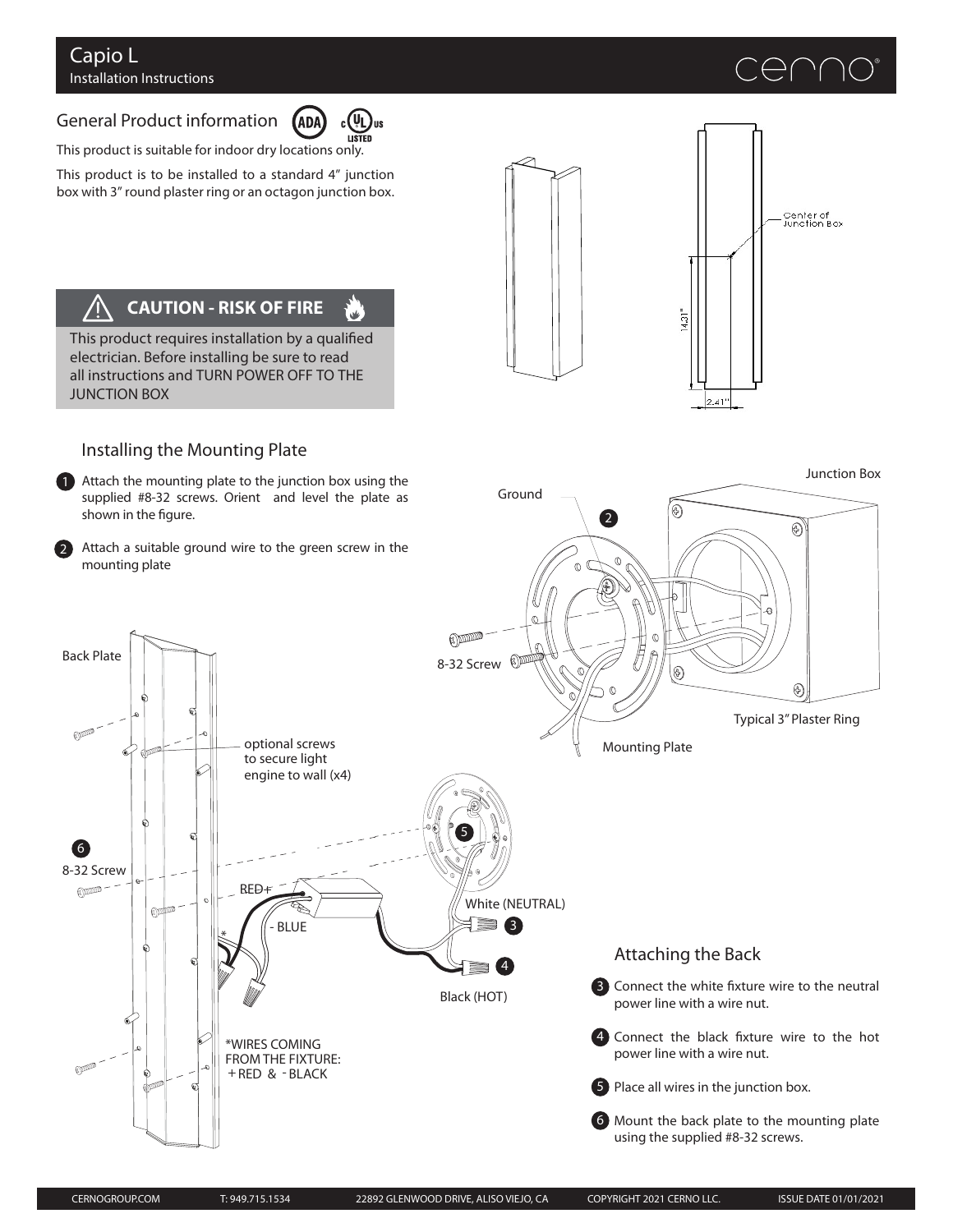

8

ID

ำ

# Attaching the Shade



7 Slide the shade onto the 4 posts protruding from the back plate until the back of the shade is flush with the wall.



8 Tighten all 4 screws on the mounting blocks inside the shade.